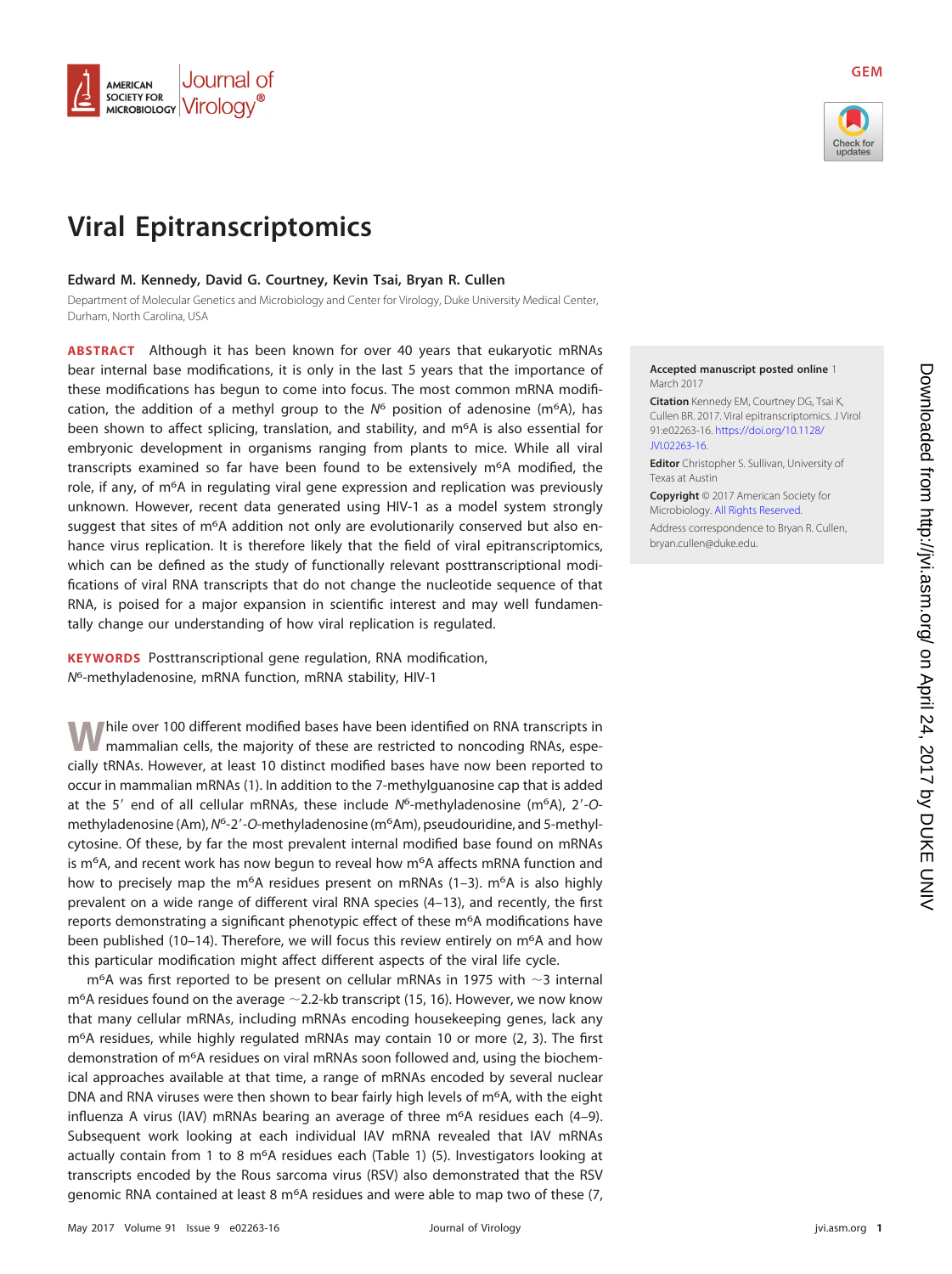<span id="page-1-0"></span>

| <b>Virus</b>                     | No. of m <sup>6</sup> A residues | <b>References</b> |
|----------------------------------|----------------------------------|-------------------|
| <b>RNA</b> viruses               |                                  |                   |
| Influenza A virus                | $~1$ -24                         | 4, 5              |
| Avian sarcoma virus              | $13 - 15$                        | 6                 |
| Rous sarcoma virus               | $10 - 12$                        | 7                 |
| Feline leukemia virus            | $NA^a$                           | 46                |
| $HIV-1$                          | $10 - 14$                        | 10, 11            |
| Hepatitis C virus                | ~16                              | 12                |
| <b>Flaviviruses</b> <sup>b</sup> | $5 - 12$                         | 12, 13            |
| DNA viruses                      |                                  |                   |
| Adenovirus                       | <b>NA</b>                        | 8, 45             |
| <b>SV40</b>                      | <b>NA</b>                        | 9,43              |
| Herpes simplex virus 1           | <b>NA</b>                        | 44                |

aNA, not available or not applicable.

<sup>b</sup>Including Zika virus, yellow fever virus, Dengue virus, and West Nile virus, all of which were reported to contain multiple internal m 6A residues.

[17\)](#page-7-14). However, mutagenesis of these two m<sup>6</sup>A sites did not produce any phenotypic effect [\(17\)](#page-7-14). In the absence of a more facile method to map the precise location of m<sup>6</sup>A on transcripts, and in the absence of information about which cellular factors produce and detect m<sup>6</sup>A residues, the field of viral epitranscriptomics, which can be defined as the study of functionally relevant posttranscriptional modifications of viral RNA transcripts that do not change the nucleotide sequence of that RNA, then became largely quiescent for almost 2 decades. During this time, researchers looking at aspects of gene regulation and development in a number of organisms were able to gradually identify several factors relevant to m<sup>6</sup>A addition and function and, perhaps most importantly, to develop techniques that map m<sup>6</sup>A sites with near single-nucleotide resolution.

The addition to m<sup>6</sup>A occurs predominantly in the nucleus and is mediated by the enzyme methyl transferase-like 3 (METTL3) together with several cofactors that have been reported to include METTL14, WTAP, KIAA1429, and RBM15/RBM15B [\(Fig. 1](#page-2-0) ) [\(18](#page-7-15)[–](#page-7-16)[22\)](#page-7-17). The human nucleus contains at least two proteins able to detect m 6 A residues, called YTHDC1 and YTHDC2 [\(23](#page-7-18)[–](#page-7-19)[26\)](#page-7-20). YTHDC1, known as YT521-B in Drosophila , has been proposed to regulate mRNA splicing and is required for transcriptional repression by the long noncoding RNA XIST, which is heavily m<sup>6</sup>A modified [\(21](#page-7-16) , [24](#page-7-21)[–](#page-7-19)[26\)](#page-7-20). Once exported from the nucleus, m 6A residues on mRNAs are bound by three related cytoplasmic proteins, called YTHDF1, YTHDF2 and YTHDF3, which are believed to mediate the phenotypic effects of m<sup>6</sup>A on mRNA stability and translation [\(Fig. 1\)](#page-2-0) ( [2](#page-7-1) , [3](#page-7-2) , [27\)](#page-8-0).

In addition to METTL3 and its associated cofactors, referred to as m<sup>6</sup>A "writers," and the various m<sup>6</sup>A-binding proteins, referred to as m<sup>6</sup>A "readers," at least two proteins, ALKBH5 and FTO, have been proposed to function as m 6A demethylases or "erasers" [\(28](#page-8-1) , [29\)](#page-8-2). However, recent data suggest that FTO actually selectively demethylates the m 6Am residues located at position 2 in many mRNAs and has a very limited ability to demethylate internal m<sup>6</sup>A residues [\(30\)](#page-8-3). Nevertheless, the existence of at least one m<sup>6</sup>A eraser, the largely nuclear ALKBH5, means that m<sup>6</sup>A has the ability to function as a dynamic mRNA modification that can be added or removed in response to stress or other signals ( [2](#page-7-1) , [3\)](#page-7-2).

A major reason why m<sup>6</sup>A has become a focus of research interest relates to the profound cellular phenotypes observed when m<sup>6</sup>A addition is perturbed. Loss of m<sup>6</sup>A addition is embryonic lethal in plants [\(31\)](#page-8-4) and strongly perturbs development and sex determination in Drosophila [\(25](#page-7-19), [26](#page-7-20), [32\)](#page-8-5). Moreover, loss of m<sup>6</sup>A addition blocks the differentiation of mammalian embryonic stem cells [\(33](#page-8-6), [34\)](#page-8-7). Importantly, the m<sup>6</sup>A addition machinery is evolutionarily conserved in all multicellular organisms examined thus far and is also present in fungi, including the yeast Saccharomyces cerevisiae [\(32\)](#page-8-5), thus highlighting its potential importance.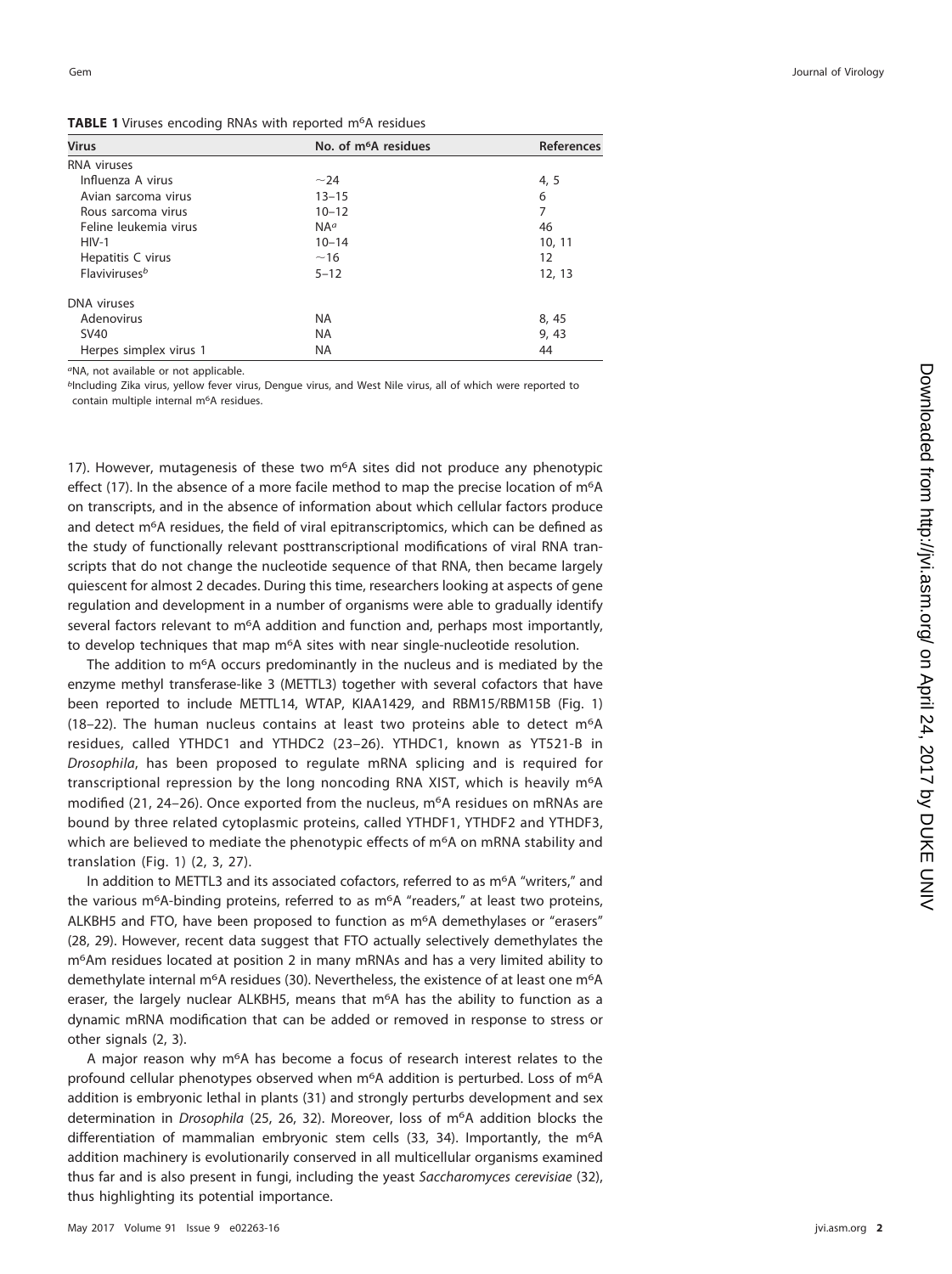

<span id="page-2-0"></span>**FIG 1** Overview of m6A addition to RNA transcripts. m6A addition to cellular mRNAs and to the majority of viral mRNAs occurs in the nucleus and is thought to be cotranscriptional. m<sup>6</sup>A addition is mediated by a complex consisting of METTL3 and several cofactors, including METTL14 and WTAP, which use SAM as a methyl donor. SAM is derived from SAC hydrolase (SAH) and this enzymatic step can be blocked by the drug DAA, resulting in a global inhibition of m<sup>6</sup>A addition. m<sup>6</sup>A can also be removed by the predominantly nuclear m<sup>6</sup>A demethylase ALKBH5, and can be detected in the nucleus by the m<sup>6</sup>A readers YTHDC1 and YTHDC2, which can modulate RNA. After nuclear export, m<sup>6</sup>A marks are bound by the cytoplasmic YTHDF1, YTHDF2, and/or YTHDF3 protein, which can regulate mRNA translation and/or stability. While m<sup>6</sup>A addition primarily occurs in the nucleus, METTL3 and other components of the m<sup>6</sup>A "writer" complex have been detected in the cytoplasm, possibly in response to stress; cytoplasmic RNA viruses also bear m<sup>6</sup>A marks.

The sequence specificity of the writer proteins that add m<sup>6</sup>A to mRNAs is not entirely clear, though it has been known for some time that the minimal sequence context is  $5'-Rm^6AC-3'$  (where R is a purine) [\(6\)](#page-7-22). A larger consensus sequence,  $5'-$ RRm $6$ ACH-3' (where H is A, C, or U), has also been suggested [\(2,](#page-7-1) [3,](#page-7-2) [35\)](#page-8-12), and evidence indicates that 5'-Gm<sup>6</sup>AC-3' is generally preferred over 5'-Am<sup>6</sup>AC-3' [\(6,](#page-7-22) [10\)](#page-7-6). Yet, at most 10% of the consensus m6A sites found on mRNAs are actually modified and, despite the random distribution of consensus target sites, m<sup>6</sup>A residues are also, for currently unclear reasons, concentrated in the 3' untranslated region (UTR) of cellular mRNAs [\(36,](#page-8-13) [37\)](#page-8-14).

A major step forward in the study of m6A was the development of techniques to map the adenosine residues that are actually modified. The first reported technique, called Me-RIP-seq [\(37,](#page-8-14) [38\)](#page-8-15), uses a commercially available antiserum that specifically recognizes m6A. With this protocol, mRNAs are first purified by poly(A) selection and are then fragmented to  $\sim$ 100 to 200 nucleotide (nt) pieces. The fragmented RNA is then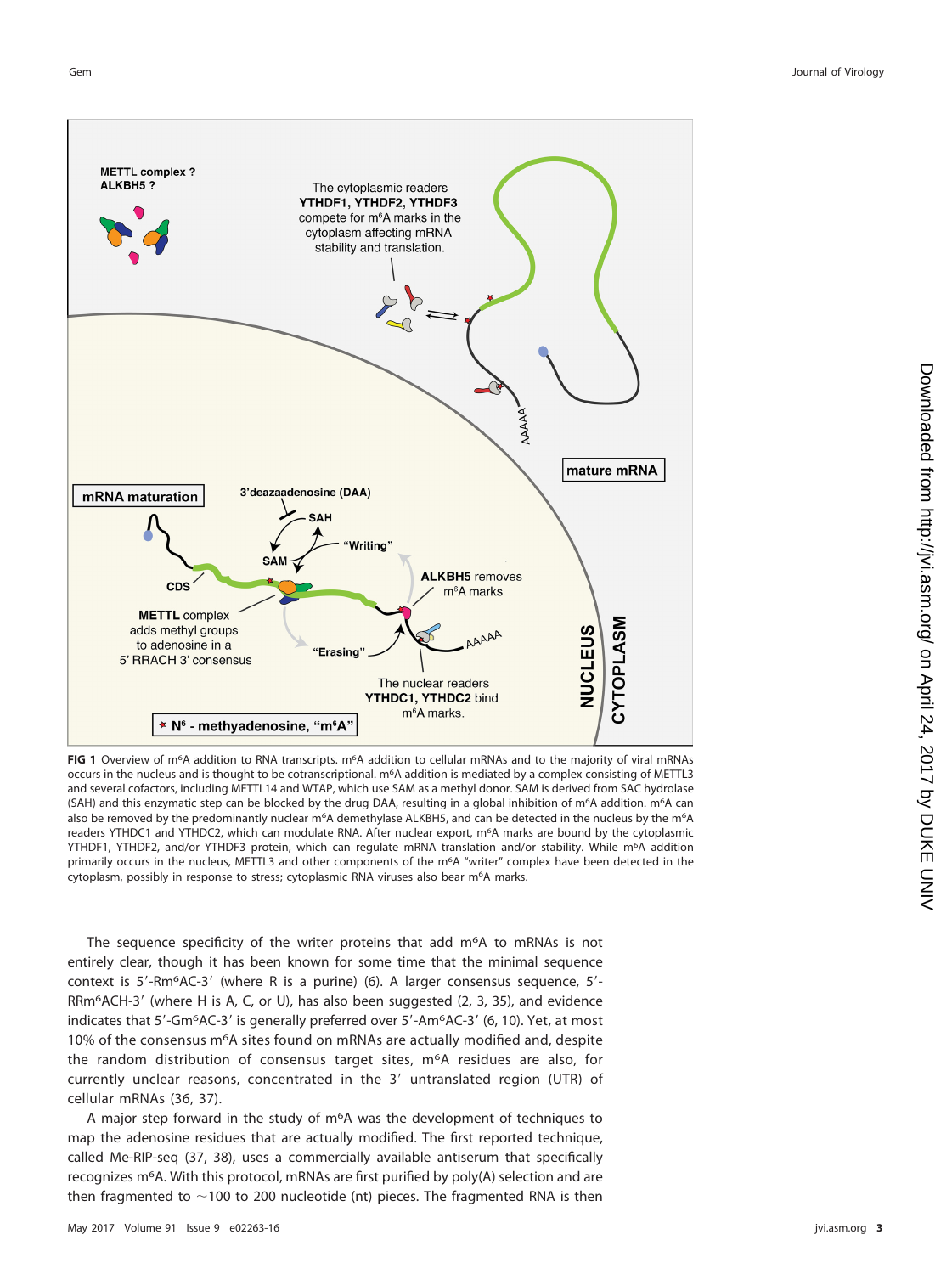incubated with the m 6A-specific antiserum, which enables the selective immunoprecipitation (IP) of m6A-containing RNA fragments. These are collected, subjected to deep sequencing, and then mapped onto the relevant genome or mRNA transcript using bioinformatics. The problems with Me-RIP-seq are 2-fold. First, because this technique is completely reliant on the relatively weak interaction between the antibody and m<sup>6</sup>A, the purification steps that can be performed are not that rigorous, resulting in significant nonspecific RNA background. Second, the precision of  $m<sup>6</sup>A$  site mapping that can be achieved is only 100 to 200 nt. As 5'-RAC-3' sequences are expected to occur by chance every 32 nt, this technique cannot map m<sup>6</sup>A sites precisely and cannot distinguish between single m<sup>6</sup>A sites and m<sup>6</sup>A clusters.

The second technique used for m<sup>6</sup>A mapping, PA-m<sup>6</sup>A-seq, also relies on the same m 6A-specific antiserum but uses poly(A)-containing mRNA derived from cells that have been pulsed with the highly photoactivatable uridine analog 4-thiouridine (4SU) [\(39\)](#page-8-16). Once the antibody has been bound to the purified 4SU-labeled mRNA population, the antibody is cross-linked to the RNA by a pulse of UV light. The resultant RNA:protein complexes can then be rigorously purified prior to digestion with T1 RNase to remove RNA sequences that are not protected by the bound antibody. The antibody is then removed by proteinase K treatment, and the resultant  $\sim$ 30-nt RNA fragments are deep sequenced. An additional advantage of this variation on the photoactivatable ribonucleoside-enhanced cross-linking and IP (PAR-CLIP) [\(40\)](#page-8-17) protocol is that the cross-linked 4SU residue is misread by reverse transcriptase as a C, so that any residual contaminating RNA fragments can be discarded during bioinformatic analysis by including only reads bearing single U-to-C mutations. Other major advantages of PA-m 6A-seq are the resultant extremely low background and the increased resolution of  $\sim$ 30 nt. Despite claims that PA-m<sup>6</sup>A-seq can identify m<sup>6</sup>A residues at singlenucleotide resolution, the prevalence of the 5'-RAC-3' motif means that there are quite often 2 or even 3 candidate A residues within the mapped m<sup>6</sup>A peak. This remains a problem, although targeted mutagenesis of individual 5'-RAC-3' consensus sequences, followed by a repeat of the PA-m<sup>6</sup>A-seq analysis, represents one effective way to resolve this issue. Recently, another method for mapping m<sup>6</sup>A residues by cross-linking m 6A-specific antibodies to RNA molecules, referred to as m 6A individual-nucleotideresolution cross-linking and IP (miCLIP), has been reported [\(41\)](#page-8-18) that, as made clear by its name, claims single-nucleotide mapping of m 6A sites. The key to this level of resolution is the authors' finding that UV cross-linking followed by reverse transcription specifically and uniquely results in the introduction of a C-to-T mutation at the cytosine present in the m<sup>6</sup>A consensus sequence  $5'$ -Rm<sup>6</sup>AC-3' in the  $\sim$ 40-nt-long reads obtained, thus enabling the unequivocal bioinformatic identification of  $m<sup>6</sup>A$  residues on transcripts of interest.

A final method used to map m<sup>6</sup>A sites relies on the fact that the cytoplasmic YTHDF1, YTHDF2, and YTHDF3 reader proteins [\(Fig. 2\)](#page-4-0) are all known to specifically bind to m<sup>6</sup>A ([2](#page-7-1), [3\)](#page-7-2). A form of PAR-CLIP in which cells are pulsed with 4SU, cross-linked using UV light, and then subjected to immunoprecipitation of a YTHDF protein, followed by RNase T1 and proteinase K treatment and cDNA synthesis, can therefore identify precisely the YTHDF protein-binding sites on mRNAs [\(10\)](#page-7-6). These sites should then define functionally relevant m<sup>6</sup>A residues. As in the case of PA-m<sup>6</sup>A-seq, YTHDF PAR-CLIP again maps m<sup>6</sup>A sites with  $\sim$ 30-nt resolution and gives rise to almost no background. It remains theoretically possible that YTHDF1, YTHDF2, or YTHDF3 might also bind to RNA sites that lack m<sup>6</sup>A, though we have not so far observed this phenomenon.

While the techniques described above can accurately map m<sup>6</sup>A residues on all expressed RNA transcripts in a cell, they are at best semiquantitative and the actual level of m 6A modification at any given site is therefore uncertain. One published technique called "site-specific cleavage and radioactive-labeling followed by ligationassisted extraction and thin-layer chromatography" (SCARLET) has been reported to enable the quantification of the level of m<sup>6</sup>A at specific sites on RNAs [\(42\)](#page-8-19). However, as implied by its name, this procedure is technically complex, is expensive to perform, and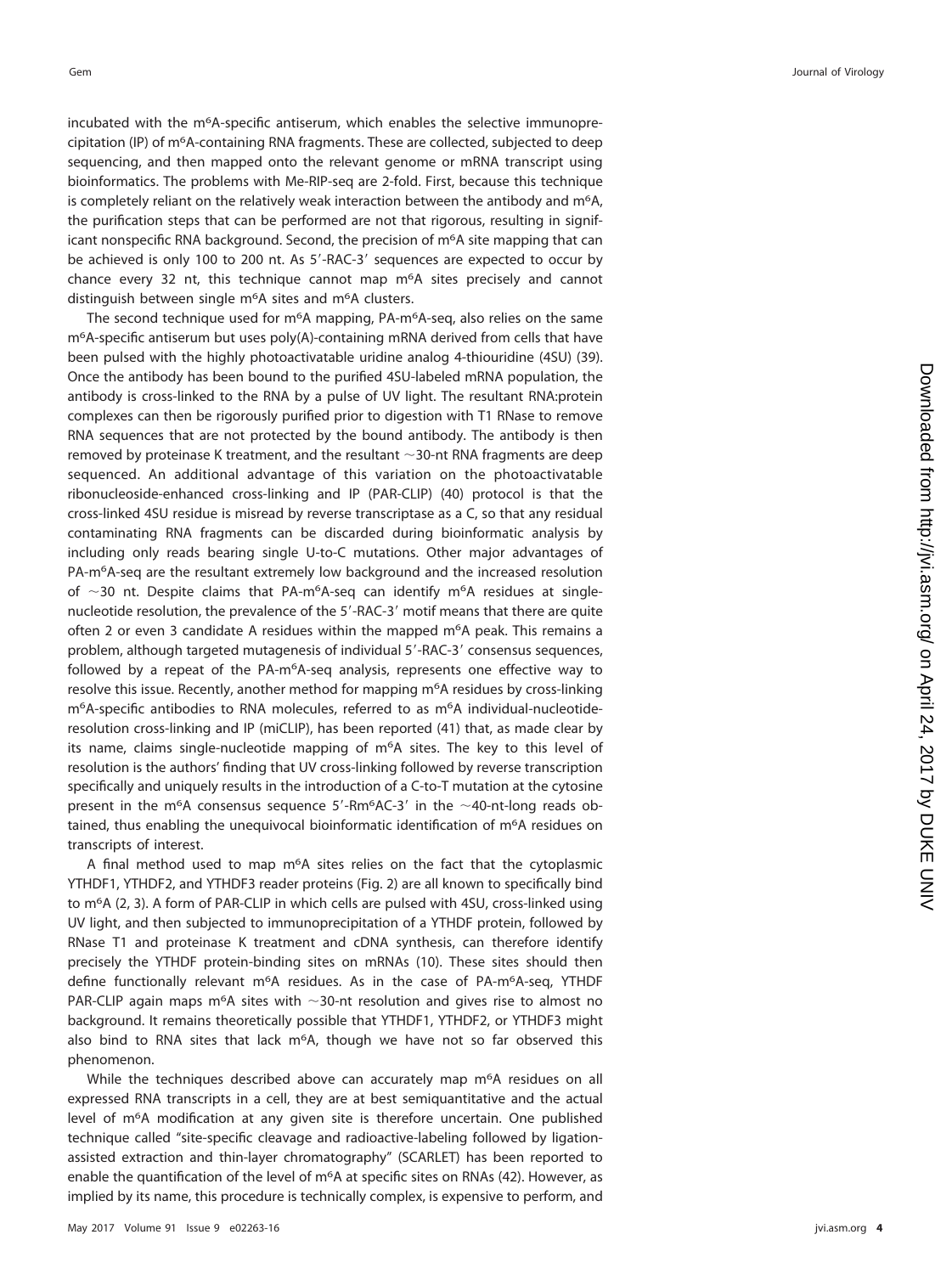

<span id="page-4-0"></span>FIG 2 Subcellular locations of the m<sup>6</sup>A writers and readers. 293T cells were transfected with plasmids expressing FLAG-tagged versions of the m6A reader proteins YTHDF1, YTHDF2, and YTHDF3 (upper panels) and of the writer components METTL3, METTL14, and WTAP (lower panels), and were then subjected to immunofluorescence using an anti-FLAG antibody. These panels, which are intentionally slightly overexposed, reveal that the m<sup>6</sup>A writers are all tightly nuclear at steady state while the YTHDF readers are all cytoplasmic. Nevertheless, this result does not preclude the nucleocytoplasmic shuttling of any of these proteins, and the writers, in particular, have been proposed to enter the cytoplasm, possibly in response to stress.

assesses the level of m6A at one adenosine at a time. It is therefore clear that a simpler high-throughput approach that measures the level of m<sup>6</sup>A modification at multiple sites on the transcriptome simultaneously would represent an important technical advance.

Armed with the ability to inhibit m6A addition or function using RNA interference (RNAi) or gene editing and to map and mutate specific  $m<sup>6</sup>A$  residues on RNAs, it is now possible to begin to ask precisely how individual m<sup>6</sup>A residues, and the process of m<sup>6</sup>A addition in general, affect viral replication and gene expression. While only a few articles have appeared so far using this kind of approach, it appears likely that the emerging field of viral epitranscriptomics is not only poised for a major expansion but also has the potential to greatly influence our understanding of how viruses regulate their life cycle.

#### **NUCLEAR RNA AND DNA VIRUSES**

As the cellular proteins that add m<sup>6</sup>A to transcripts reside in the nucleus at steady state  $(2, 3)$  $(2, 3)$  $(2, 3)$  [\(Fig. 2\)](#page-4-0), one might anticipate that, if viral RNAs are indeed m<sup>6</sup>A modified, this would primarily or exclusively occur for RNAs generated by nuclear DNA or RNA viruses. In fact, analyses of three DNA viruses (adenovirus, herpes simplex virus type 1, and SV40), four retroviruses (the closely related avian sarcoma virus and Rous sarcoma virus as well as HIV-1 and feline leukemia virus), and the orthomyxovirus influenza A virus (IAV) have revealed m<sup>6</sup>A residues present at levels that are at least as high as the number of m6A residues detected on cellular mRNAs [\(4](#page-7-3)[–](#page-7-6)[11,](#page-7-23) [43](#page-8-10)[–](#page-8-9)[46\)](#page-8-8). Moreover, in HIV-1, where m6A residues have been mapped at near single-nucleotide resolution, the consensus m6A addition sites that are utilized are highly conserved across HIV-1 isolates [\(10\)](#page-7-6). Given the plasticity of the HIV-1 genome, this conservation clearly implies that m6A facilitates some aspect of the replication cycle of HIV-1 and, by extension, of other nuclear viruses that express m<sup>6</sup>A-modified transcripts [\(Table 1\)](#page-1-0). We note that m<sup>6</sup>A addition has been proposed to affect mRNA splicing [\(24](#page-7-21)[–](#page-7-19)[26\)](#page-7-20), stability [\(27,](#page-8-0) [47\)](#page-8-20), and translation [\(47](#page-8-20)[–](#page-8-21)[50\)](#page-8-22), to modify RNA structure [\(51\)](#page-8-23), and to inhibit the recognition of viral RNAs by Toll-like receptors and RIG-I [\(52,](#page-8-24) [53\)](#page-8-25), and so m<sup>6</sup>A could positively regulate several aspects of the viral life cycle. Indeed, knockdown of the METTL3 and/or METTL14 m6A writers using RNA interference (RNAi) has been reported to inhibit HIV-1 replication up to 5-fold, while knockdown of the ALKBH5 m<sup>6</sup>A demethylase enhanced HIV-1 replication up to 8-fold [\(11,](#page-7-23) [14\)](#page-7-7). Similarly, in CD4-positive T cells, overexpression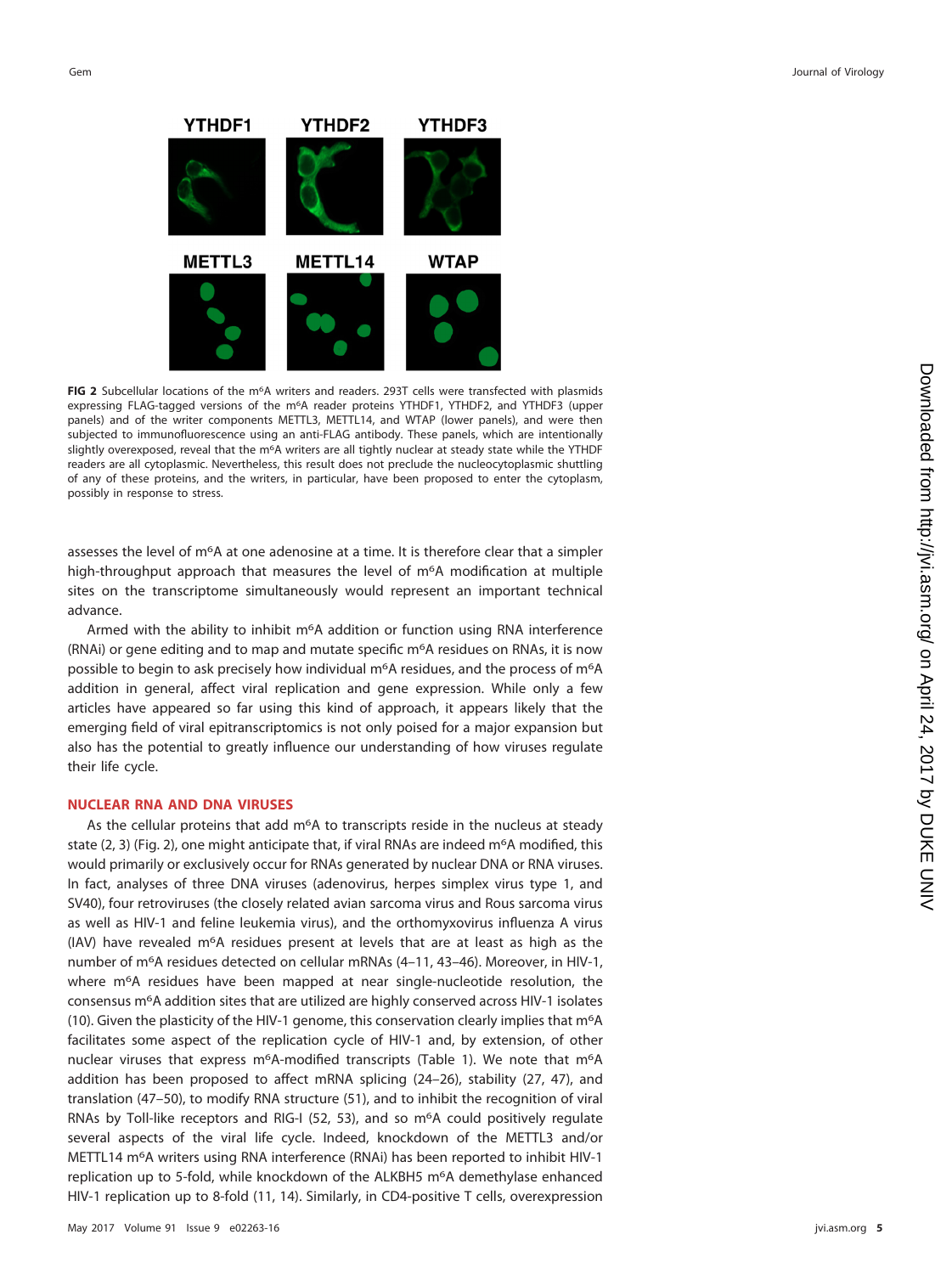of the predominant cytoplasmic reader protein YTHDF2 enhanced HIV-1 replication, while knockout of YTHDF2 by gene editing inhibited HIV-1 replication by 2-fold or more [\(10\)](#page-7-6). We note that one group has reported, in contrast, that all of the YTHDF proteins can inhibit HIV-1 replication [\(14\)](#page-7-7). However, this group exclusively analyzed replication of an HIV-1 variant bearing the firefly luciferase (FLuc) indicator gene in place of nef, and we have observed that FLuc actually contains prominent m<sup>6</sup>A modification sites that may well affect how YTHDF proteins affect the replication of this HIV-1-derived lentiviral vector (E. M. Kennedy and B. R. Cullen, unpublished results). We therefore believe it is essential that experiments addressing how m<sup>6</sup>A affects virus replication use wild-type viruses rather than viral mutants that have been modified to express an exogenous indicator gene. In conclusion, the prevalence and conservation of m 6A residues on nuclear DNA and RNA viruses, combined with the limited number of reports looking at how m<sup>6</sup>A affects the replication of HIV-1, clearly suggest that m<sup>6</sup>A addition enhances viral gene expression and, hence, replication. However, the mechanistic basis for this positive effect currently remains unclear. We anticipate that ongoing efforts to precisely map m 6A sites on viral transcripts, combined with the targeted mutagenesis of these m 6A addition sites, will shed additional light on this question in the near future.

#### **CYTOPLASMIC RNA VIRUSES**

As noted above and demonstrated in [Fig. 2,](#page-4-0) the cellular m<sup>6</sup>A writers METTL3, METTL14, and WTAP are all localized to the nucleus at steady state ([2](#page-7-1), [3\)](#page-7-2). However, it has also been reported that METTL3 and METTL14 can be detected in the cytoplasm [\(12,](#page-7-4) [13,](#page-7-5) [54\)](#page-8-26), suggesting that these proteins have the ability to shuttle between the nucleus and the cytoplasm and/or to enter the cytoplasm in response to stress.

If the m<sup>6</sup>A writers are indeed able to access the cytoplasm, then this raises the possibility that cytoplasmic viruses might also encode mRNAs bearing m 6A residues. In fact, analyses of hepatitis C virus (HCV) and several different flaviviruses, including Zika virus, Dengue virus, yellow fever virus, and West Nile virus, have revealed at least 5 and to up to 16 m<sup>6</sup>A modification sites on the RNA genomes of these viruses [\(12](#page-7-4), [13\)](#page-7-5). In the case of HCV, the effect of m<sup>6</sup>A modifications has been analyzed in detail, and surprisingly and in marked contrast to HIV-1, knockdown of METTL3 and METTL14 mRNA using RNAi enhanced the production of infectious HCV virions, and knockdown of the mRNAs encoding the YTHDF proteins had a similar positive effect [\(12\)](#page-7-4). Interestingly, HCV mRNA translation and RNA replication were both unaffected, thus suggesting that m6A on HCV RNAs might directly regulate the production of infectious HCV virions. Indeed, immunofluorescence analysis of HCV-infected cells showed that YTHDF proteins and the HCV structural proteins colocalize to the lipid droplets that function as sites of HCV virion morphogenesis, consistent with a direct role for m<sup>6</sup>A in regulating HCV virion production [\(12\)](#page-7-4). Similarly, in the case of Zika virus, knockdown of METTL3 or METTL14 mRNA was also reported to enhance the production of Zika virions, while knockdown of ALKBH5 mRNA exerted an opposite inhibitory effect [\(13\)](#page-7-5).

In general, viruses, especially RNA viruses that rely on virally encoded, error-prone RNA-dependent RNA polymerases, can rapidly evolve to inactivate sequences present on the viral RNA genome, such as targets for small interfering RNAs, that inhibit their replication in cis [\(55\)](#page-8-27). Similarly, m<sup>6</sup>A addition to viral RNAs, which requires the consensus sequence  $5'-RRm<sup>6</sup>ACH-3'$ , would also be easy for a virus to avoid if m<sup>6</sup>A indeed exerted an inhibitory effect in cis. It could be argued that for a virus that establishes long-term persistent infections, such as HCV, it might be advantageous to downregulate the rate of viral replication so as to mitigate host immune responses. However, this argument makes little sense in the case of Zika virus or the other flaviviruses listed in [Table 1,](#page-1-0) which cause acute infections marked by high viremia, which are generally rapidly cleared by the host adaptive immune response. Thus, the fact that multiple m<sup>6</sup>A residues have been detected on all the flaviviruses analyzed so far [\(Table 1\)](#page-1-0) argues that m6A addition has been selected for, rather than against, during flavivirus evolution. The observation that m 6A can inhibit the release of infectious virions by Zika virus-infected cells is therefore difficult to understand. It is possible that m<sup>6</sup>A, as noted above, enables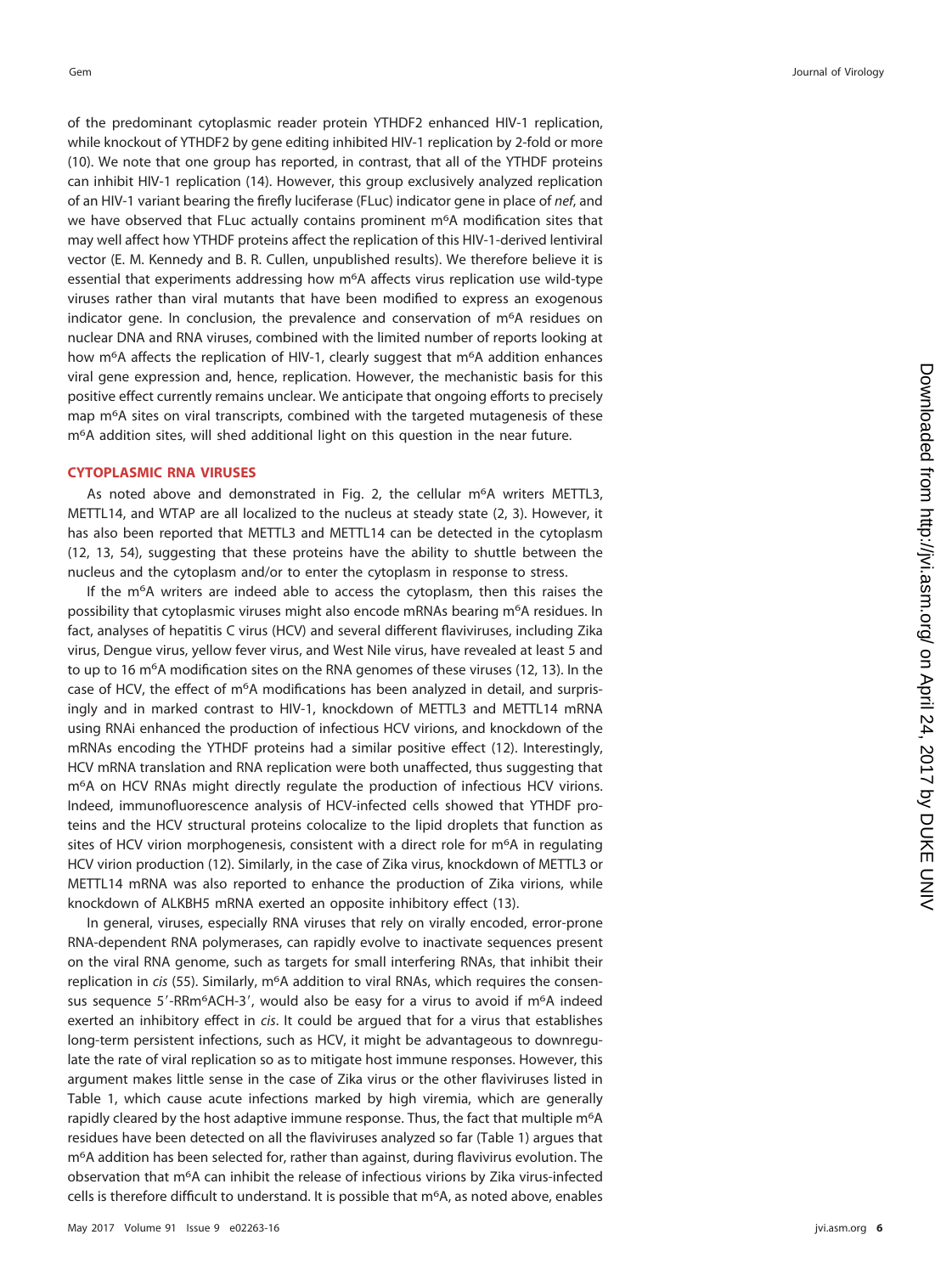Zika virus to avoid the viral RNA-induced activation of innate antiviral immune re-sponses, which might balance or enhance viral replication in vivo [\(52,](#page-8-24) [53\)](#page-8-25). However, one would then have to argue that these antiviral responses have been lost in the cells used to analyze Zika virus growth in culture. Indeed, the Vero cells that were exclusively used by Linchinchi et al. [\(13\)](#page-7-5) are known to be unable to mount an interferon response [\(56\)](#page-8-28). Additional experiments using other cells that are fully competent to mount antiviral innate immune responses and cells in which m 6A addition has been knocked out by gene editing, rather than knocked down using RNAi, are needed to resolve this conundrum.

## **m6A AS A TARGET FOR ANTIVIRAL THERAPY**

If m<sup>6</sup>A indeed normally functions to enhance viral replication, as implied by the conservation of m 6A on transcripts produced by diverse virus families [\(Table 1\)](#page-1-0) and also supported by data generated using HIV-1 [\(10](#page-7-6), [11\)](#page-7-23), then m<sup>6</sup>A addition presents itself as a possible target for antiviral agents. The advantage of drugs that inhibit cellular proteins required for virus replication is that they make it very difficult for the virus to evolve resistance, while the disadvantage is that they can inhibit the normal physiological function of that protein and, hence, cause toxicity. So, is m<sup>6</sup>A addition a potential target for antiviral drug development? In fact, several lines of data suggest that this might be the case. Specifically, the S-adenosylhomocysteine (SAC) hydrolase inhibitor 3-deazaadenosine (DAA) has been shown to inhibit m 6A addition and to act as a broad antiviral inhibitor [\(57](#page-8-29)[–](#page-8-30)[61\)](#page-8-31).

The inhibition of SACH activity by DAA results in the accumulation of SAC in cells, which in turn results in depletion of S-adenosylmethionine (SAM), the methyl donor used by METTL3 to generate m<sup>6</sup>A [\(57\)](#page-8-29) [\(Fig. 1\)](#page-2-0). As SAM is used as a methyl donor by a wide range of cellular methylases, DAA is clearly not a specific inhibitor of m<sup>6</sup>A formation, though mRNA capping has been shown to be unaffected by DAA treatment [\(62\)](#page-8-32). So, is DAA too toxic to use as an antiviral? In fact, several papers have reported using DAA to inhibit the replication of diverse viruses, including Rous sarcoma virus, HIV-1, respiratory syncytial virus, parainfluenza virus, vesicular stomatitis virus, measles virus, and reovirus [\(57](#page-8-29)[–](#page-8-30)[61\)](#page-8-31), in cultured cells at concentrations that did not show any detectable cytopathic effects. Even more impressively, DAA was found to effectively block respiratory syncytial virus replication in cotton rats [\(58\)](#page-8-33) and Ebola virus-induced fatality in mice [\(63](#page-9-0) , [64\)](#page-9-1) at doses that did not give rise to any evident toxicity. Importantly, DAA is not incorporated into cellular nucleic acids [\(57\)](#page-8-29) and does not have the structure expected for a nucleoside that can function as a chain terminator. Thus, it appears probable that it is indeed the inhibition of SAC hydrolase activity that underlies this inhibitory effect, although whether m 6A addition is indeed the key target for DAA remains uncertain [\(57\)](#page-8-29). Nevertheless, these observations are consistent with the hypothesis that m<sup>6</sup>A addition plays an important positive role in the life cycle of a wide range of viruses and suggest that an inhibitor that can specifically target METTL3 activity, rather than SAM-dependent methylation in general, might be well tolerated and could prove to be an effective broad-spectrum antiviral, especially for viruses that cause acute infections and disease. Given recent data suggesting that excessive m<sup>6</sup>A modification of cellular mRNAs might also contribute to the progression of some forms of cancer, such as acute myeloid leukemia [\(65\)](#page-9-2), efforts to identify specific inhibitors of m6A addition would seem to be very timely.

#### **CONCLUSIONS AND FUTURE DIRECTIONS**

While the emerging field of viral epitranscriptomics is clearly in its infancy, we nevertheless feel that the limited data reported thus far are consistent with the hypothesis that m<sup>6</sup>A will emerge as a ubiquitous modification of viral RNA transcripts that profoundly influences several different aspects of the viral life cycle. Exactly how m6A exerts its phenotypic effects at a mechanistic level is still largely unclear in not only the viral but also cellular context, but there is no question that this area has now become the subject of an intense research effort that has begun to clarify aspects of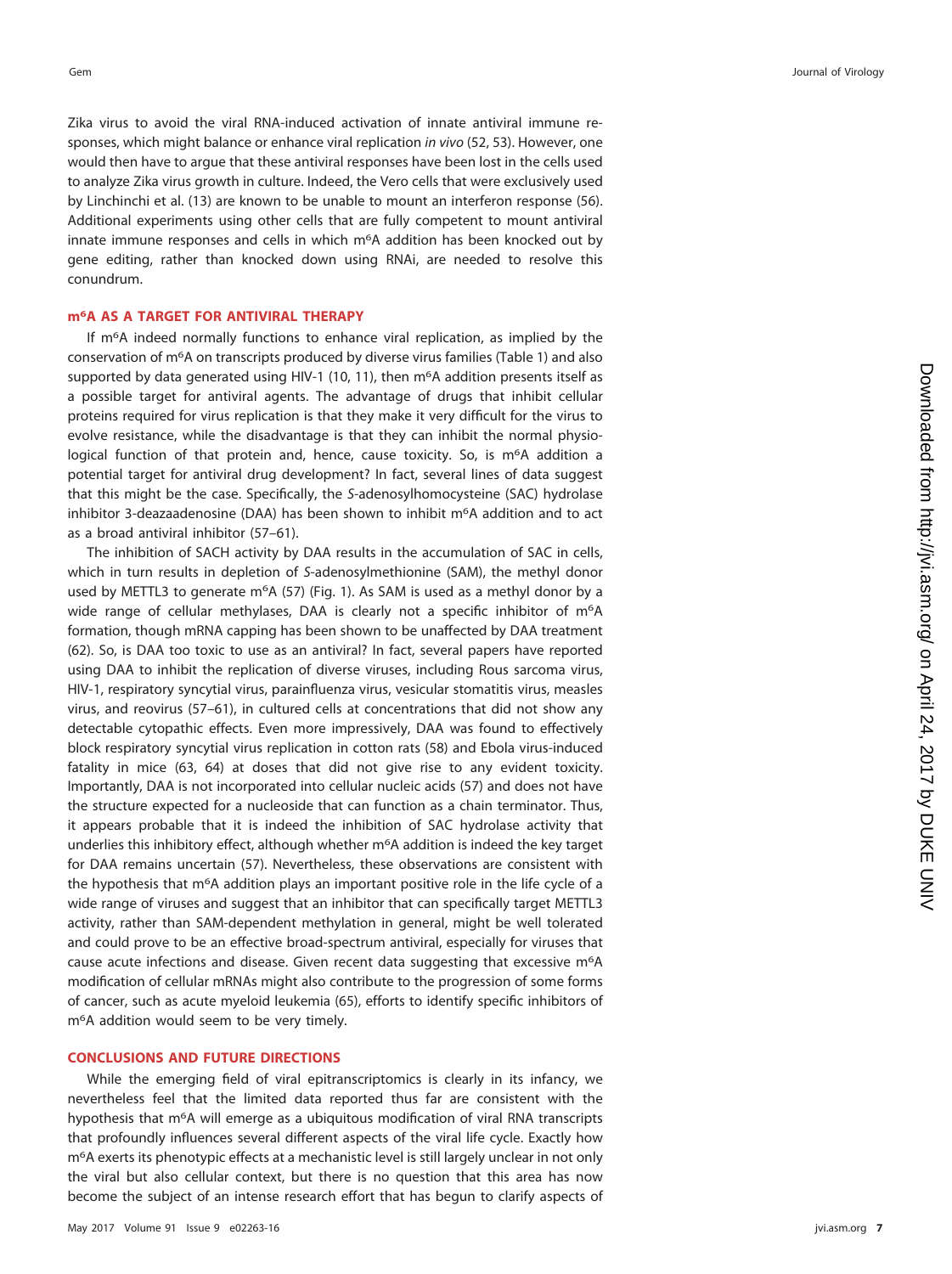this problem. Clearly, the next step will be to precisely map and then mutate m<sup>6</sup>A residues found on different viral genomes and then study the phenotypic consequences. Obviously, it will be critical to ensure that any observed inhibition of viral replication is indeed due to loss of m6A rather than to the inactivation of some other cis-acting RNA sequence. To control for this potential problem, and assuming that the observed phenotype is not too severe, one could test m6A-deficient viral mutants not only in wild-type cells but also in METTL3 knockout cells, where the mutant and parental viruses should replicate at equivalent levels. Such specific viral mutants should then enable a precise definition of how the addition of m6A to viral mRNAs regulates viral gene expression and replication.

#### **ACKNOWLEDGMENTS**

This work was supported in part by a National Institutes of Health grant (R21- AI130574) to B. R. Cullen. K. Tsai was supported by National Cancer Institute grant T32-CA009111.

We thank Joy Marshall for assistance with immunofluorescence analysis.

#### <span id="page-7-0"></span>**REFERENCES**

- 1. Li S, Mason CE. 2014. The pivotal regulatory landscape of RNA modifications. Annu Rev Genomics Hum Genet 15:127–150. [https://doi.org/10](https://doi.org/10.1146/annurev-genom-090413-025405) [.1146/annurev-genom-090413-025405.](https://doi.org/10.1146/annurev-genom-090413-025405)
- <span id="page-7-1"></span>2. Meyer KD, Jaffrey SR. 2014. The dynamic epitranscriptome: N6 methyladenosine and gene expression control. Nat Rev Mol Cell Biol 15:313–326. [https://doi.org/10.1038/nrm3785.](https://doi.org/10.1038/nrm3785)
- <span id="page-7-2"></span>3. Yue Y, Liu J, He C. 2015. RNA N6-methyladenosine methylation in post-transcriptional gene expression regulation. Genes Dev 29: 1343–1355. [https://doi.org/10.1101/gad.262766.115.](https://doi.org/10.1101/gad.262766.115)
- <span id="page-7-3"></span>4. Krug RM, Morgan MA, Shatkin AJ. 1976. Influenza viral mRNA contains internal N6-methyladenosine and 5'-terminal 7-methylguanosine in cap structures. J Virol 20:45–53.
- <span id="page-7-12"></span>5. Narayan P, Ayers DF, Rottman FM, Maroney PA, Nilsen TW. 1987. Unequal distribution of N6-methyladenosine in influenza virus mRNAs. Mol Cell Biol 7:1572–1575. [https://doi.org/10.1128/MCB.7.4.1572.](https://doi.org/10.1128/MCB.7.4.1572)
- <span id="page-7-22"></span><span id="page-7-13"></span>6. Dimock K, Stoltzfus CM. 1977. Sequence specificity of internal methylation in B77 avian sarcoma virus RNA subunits. Biochemistry 16: 471– 478. [https://doi.org/10.1021/bi00622a021.](https://doi.org/10.1021/bi00622a021)
- 7. Kane SE, Beemon K. 1985. Precise localization of m6A in Rous sarcoma virus RNA reveals clustering of methylation sites: implications for RNA processing. Mol Cell Biol 5:2298 –2306. [https://doi.org/10.1128/MCB.5.9](https://doi.org/10.1128/MCB.5.9.2298) [.2298.](https://doi.org/10.1128/MCB.5.9.2298)
- <span id="page-7-10"></span>8. Sommer S, Salditt-Georgieff M, Bachenheimer S, Darnell JE, Furuichi Y, Morgan M, Shatkin AJ. 1976. The methylation of adenovirus-specific nuclear and cytoplasmic RNA. Nucleic Acids Res 3:749-765. [https://doi](https://doi.org/10.1093/nar/3.3.749) [.org/10.1093/nar/3.3.749.](https://doi.org/10.1093/nar/3.3.749)
- <span id="page-7-11"></span>9. Canaani D, Kahana C, Lavi S, Groner Y. 1979. Identification and mapping of N6-methyladenosine containing sequences in simian virus 40 RNA. Nucleic Acids Res 6:2879 –2899. [https://doi.org/10.1093/nar/6.8.2879.](https://doi.org/10.1093/nar/6.8.2879)
- <span id="page-7-6"></span>10. Kennedy EM, Bogerd HP, Kornepati AV, Kang D, Ghoshal D, Marshall JB, Poling BC, Tsai K, Gokhale NS, Horner SM, Cullen BR. 2016. Posttranscriptional m(6)A editing of HIV-1 mRNAs enhances viral gene expression. Cell Host Microbe 19:675– 685. [https://doi.org/10.1016/j.chom.2016.04](https://doi.org/10.1016/j.chom.2016.04.002) [.002.](https://doi.org/10.1016/j.chom.2016.04.002)
- <span id="page-7-23"></span>11. Lichinchi G, Gao S, Saletore Y, Gonzalez GM, Bansal V, Wang Y, Mason CE, Rana TM. 2016. Dynamics of the human and viral m6A RNA methylomes during HIV-1 infection of T cells. Nature Microbiol 1:16011. [https://doi](https://doi.org/10.1038/nmicrobiol.2016.11) [.org/10.1038/nmicrobiol.2016.11.](https://doi.org/10.1038/nmicrobiol.2016.11)
- <span id="page-7-4"></span>12. Gokhale NS, McIntyre AB, McFadden MJ, Roder AE, Kennedy EM, Gandara JA, Hopcraft SE, Quicke KM, Vazquez C, Willer J, Ilkayeva OR, Law BA, Holley CL, Garcia-Blanco MA, Evans MJ, Suthar MS, Bradrick SS, Mason CE, Horner SM. 2016. N6-Methyladenosine in Flaviviridae viral RNA genomes regulates infection. Cell Host Microbe 20:654 – 665. [https://doi.org/10.1016/j.chom.2016.09.015.](https://doi.org/10.1016/j.chom.2016.09.015)
- <span id="page-7-7"></span><span id="page-7-5"></span>13. Lichinchi G, Zhao BS, Wu Y, Lu Z, Qin Y, He C, Rana TM. 2016. Dynamics of human and viral RNA methylation during Zika virus infection. Cell Host Microbe 20:666 – 673. [https://doi.org/10.1016/j.chom.2016.10.002.](https://doi.org/10.1016/j.chom.2016.10.002)
- 14. Tirumuru N, Zhao BS, Lu W, Lu Z, He C, Wu L. 2016. N(6)-

methyladenosine of HIV-1 RNA regulates viral infection and HIV-1 Gag protein expression. eLife 5:e15528. [https://doi.org/10.7554/eLife.15528.](https://doi.org/10.7554/eLife.15528)

- <span id="page-7-8"></span>15. Desrosiers R, Friderici K, Rottman F. 1974. Identification of methylated nucleosides in messenger RNA from Novikoff hepatoma cells. Proc Natl Acad SciUSA 71:3971–3975. [https://doi.org/10.1073/pnas.71.10.3971.](https://doi.org/10.1073/pnas.71.10.3971)
- <span id="page-7-9"></span>16. Desrosiers RC, Friderici KH, Rottman FM. 1975. Characterization of Novikoff hepatoma mRNA methylation and heterogeneity in the methylated 5' terminus. Biochemistry 14:4367-4374. [https://doi.org/10.1021/](https://doi.org/10.1021/bi00691a004) [bi00691a004.](https://doi.org/10.1021/bi00691a004)
- <span id="page-7-14"></span>17. Kane SE, Beemon K. 1987. Inhibition of methylation at two internal N6-methyladenosine sites caused by GAC to GAU mutations. J Biol Chem 262:3422–3427.
- <span id="page-7-15"></span>18. Liu J, Yue Y, Han D, Wang X, Fu Y, Zhang L, Jia G, Yu M, Lu Z, Deng X, Dai Q, Chen W, He C. 2014. A METTL3-METTL14 complex mediates mammalian nuclear RNA N6-adenosine methylation. Nat Chem Biol 10:93–95. [https://doi.org/10.1038/nchembio.1432.](https://doi.org/10.1038/nchembio.1432)
- 19. Ping XL, Sun BF, Wang L, Xiao W, Yang X, Wang WJ, Adhikari S, Shi Y, Lv Y, Chen YS, Zhao X, Li A, Yang Y, Dahal U, Lou XM, Liu X, Huang J, Yuan WP, Zhu XF, Cheng T, Zhao YL, Wang X, Rendtlew Danielsen JM, Liu F, Yang YG. 2014. Mammalian WTAP is a regulatory subunit of the RNA N6-methyladenosine methyltransferase. Cell Res 24:177–189. [https://doi](https://doi.org/10.1038/cr.2014.3) [.org/10.1038/cr.2014.3.](https://doi.org/10.1038/cr.2014.3)
- 20. Schwartz S, Mumbach MR, Jovanovic M, Wang T, Maciag K, Bushkin GG, Mertins P, Ter-Ovanesyan D, Habib N, Cacchiarelli D, Sanjana NE, Freinkman E, Pacold ME, Satija R, Mikkelsen TS, Hacohen N, Zhang F, Carr SA, Lander ES, Regev A. 2014. Perturbation of m6A writers reveals two distinct classes of mRNA methylation at internal and 5' sites. Cell Rep 8:284 –296. [https://doi.org/10.1016/j.celrep.2014.05.048.](https://doi.org/10.1016/j.celrep.2014.05.048)
- <span id="page-7-17"></span><span id="page-7-16"></span>21. Patil DP, Chen CK, Pickering BF, Chow A, Jackson C, Guttman M, Jaffrey SR. 2016. m6A RNA methylation promotes XIST-mediated transcriptional repression. Nature 537:369 –373. [https://doi.org/10.1038/nature19342.](https://doi.org/10.1038/nature19342)
- 22. Wang X, Feng J, Xue Y, Guan Z, Zhang D, Liu Z, Gong Z, Wang Q, Huang J, Tang C, Zou T, Yin P. 2016. Structural basis of N(6)-adenosine methylation by the METTL3-METTL14 complex. Nature 534:575–578. [https://](https://doi.org/10.1038/nature18298) [doi.org/10.1038/nature18298.](https://doi.org/10.1038/nature18298)
- <span id="page-7-18"></span>23. Xu C, Wang X, Liu K, Roundtree IA, Tempel W, Li Y, Lu Z, He C, Min J. 2014. Structural basis for selective binding of m6A RNA by the YTHDC1 YTH domain. Nat Chem Biol 10:927–929. [https://doi.org/10.1038/](https://doi.org/10.1038/nchembio.1654) [nchembio.1654.](https://doi.org/10.1038/nchembio.1654)
- <span id="page-7-21"></span>24. Xiao W, Adhikari S, Dahal U, Chen YS, Hao YJ, Sun BF, Sun HY, Li A, Ping XL, Lai WY, Wang X, Ma HL, Huang CM, Yang Y, Huang N, Jiang GB, Wang HL, Zhou Q, Wang XJ, Zhao YL, Yang YG. 2016. Nuclear m(6)A reader YTHDC1 regulates mRNA splicing. Mol Cell 61:507–519. [https://doi.org/](https://doi.org/10.1016/j.molcel.2016.01.012) [10.1016/j.molcel.2016.01.012.](https://doi.org/10.1016/j.molcel.2016.01.012)
- <span id="page-7-19"></span>25. Haussmann IU, Bodi Z, Sanchez-Moran E, Mongan NP, Archer N, Fray RG, Soller M. 2016. m6A potentiates Sxl alternative pre-mRNA splicing for robust Drosophila sex determination. Nature 540:301–304. [https://doi](https://doi.org/10.1038/nature20577) [.org/10.1038/nature20577.](https://doi.org/10.1038/nature20577)
- <span id="page-7-20"></span>26. Lence T, Akhtar J, Bayer M, Schmid K, Spindler L, Ho CH, Kreim N,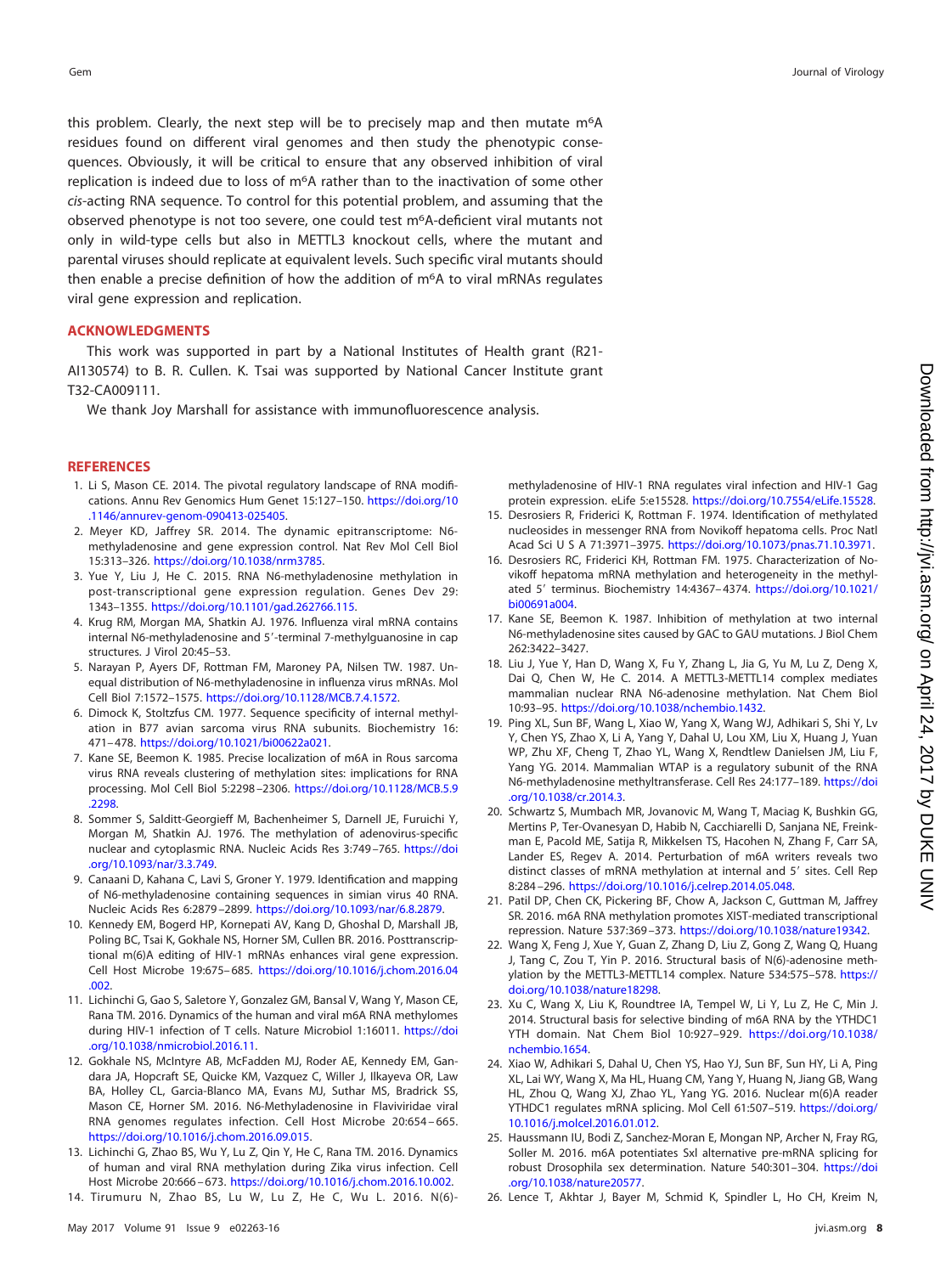Andrade-Navarro MA, Poeck B, Helm M, Roignant JY. 2016. m6A modulates neuronal functions and sex determination in Drosophila. Nature

- <span id="page-8-0"></span>540:242–247. [https://doi.org/10.1038/nature20568.](https://doi.org/10.1038/nature20568) 27. Wang X, Lu Z, Gomez A, Hon GC, Yue Y, Han D, Fu Y, Parisien M, Dai Q, Jia G, Ren B, Pan T, He C. 2014. N6-methyladenosine-dependent regulation of messenger RNA stability. Nature 505:117–120. [https://doi.org/](https://doi.org/10.1038/nature12730) [10.1038/nature12730.](https://doi.org/10.1038/nature12730)
- <span id="page-8-1"></span>28. Zheng G, Dahl JA, Niu Y, Fedorcsak P, Huang CM, Li CJ, Vagbo CB, Shi Y, Wang WL, Song SH, Lu Z, Bosmans RP, Dai Q, Hao YJ, Yang X, Zhao WM, Tong WM, Wang XJ, Bogdan F, Furu K, Fu Y, Jia G, Zhao X, Liu J, Krokan HE, Klungland A, Yang YG, He C. 2013. ALKBH5 is a mammalian RNA demethylase that impacts RNA metabolism and mouse fertility. Mol Cell 49:18 –29. [https://doi.org/10.1016/j.molcel.2012.10.015.](https://doi.org/10.1016/j.molcel.2012.10.015)
- <span id="page-8-2"></span>29. Jia G, Fu Y, Zhao X, Dai Q, Zheng G, Yang Y, Yi C, Lindahl T, Pan T, Yang YG, He C. 2011. N6-methyladenosine in nuclear RNA is a major substrate of the obesity-associated FTO. Nat Chem Biol 7:885– 887. [https://doi.org/](https://doi.org/10.1038/nchembio.687) [10.1038/nchembio.687.](https://doi.org/10.1038/nchembio.687)
- <span id="page-8-3"></span>30. Mauer J, Luo X, Blanjoie A, Jiao X, Grozhik AV, Patil DP, Linder B, Pickering BF, Vasseur JJ, Chen Q, Gross SS, Elemento O, Debart F, Kiledjian M, Jaffrey SR. 2017. Reversible methylation of m6Am in the 5' cap controls mRNA stability. Nature 541:371–375. [https://doi.org/10](https://doi.org/10.1038/nature21022) [.1038/nature21022.](https://doi.org/10.1038/nature21022)
- <span id="page-8-4"></span>31. Zhong S, Li H, Bodi Z, Button J, Vespa L, Herzog M, Fray RG. 2008. MTA is an Arabidopsis messenger RNA adenosine methylase and interacts with a homolog of a sex-specific splicing factor. Plant Cell 20:1278 –1288. [https://doi.org/10.1105/tpc.108.058883.](https://doi.org/10.1105/tpc.108.058883)
- <span id="page-8-5"></span>32. Hongay CF, Orr-Weaver TL. 2011. Drosophila Inducer of Meiosis 4 (IME4) is required for Notch signaling during oogenesis. Proc Natl Acad Sci U S A 108:14855–14860. [https://doi.org/10.1073/pnas.1111577108.](https://doi.org/10.1073/pnas.1111577108)
- <span id="page-8-6"></span>33. Geula S, Moshitch-Moshkovitz S, Dominissini D, Mansour AA, Kol N, Salmon-Divon M, Hershkovitz V, Peer E, Mor N, Manor YS, Ben-Haim MS, Eyal E, Yunger S, Pinto Y, Jaitin DA, Viukov S, Rais Y, Krupalnik V, Chomsky E, Zerbib M, Maza I, Rechavi Y, Massarwa R, Hanna S, Amit I, Levanon EY, Amariglio N, Stern-Ginossar N, Novershtern N, Rechavi G, Hanna JH. 2015. Stem cells. m6A mRNA methylation facilitates resolution of naive pluripotency toward differentiation. Science 347:1002–1006. [https://doi.org/10.1126/science.1261417.](https://doi.org/10.1126/science.1261417)
- <span id="page-8-7"></span>34. Batista PJ, Molinie B, Wang J, Qu K, Zhang J, Li L, Bouley DM, Lujan E, Haddad B, Daneshvar K, Carter AC, Flynn RA, Zhou C, Lim KS, Dedon P, Wernig M, Mullen AC, Xing Y, Giallourakis CC, Chang HY. 2014. m(6)A RNA modification controls cell fate transition in mammalian embryonic stem cells. Cell Stem Cell 15:707-719. [https://doi.org/10.1016/j.stem](https://doi.org/10.1016/j.stem.2014.09.019) [.2014.09.019.](https://doi.org/10.1016/j.stem.2014.09.019)
- <span id="page-8-13"></span><span id="page-8-12"></span>35. Csepany T, Lin A, Baldick CJ, Jr, Beemon K. 1990. Sequence specificity of mRNA N6-adenosine methyltransferase. J Biol Chem 265:20117–20122.
- 36. Ke S, Alemu EA, Mertens C, Gantman EC, Fak JJ, Mele A, Haripal B, Zucker-Scharff I, Moore MJ, Park CY, Vagbo CB, Kussnierczyk A, Klungland A, Darnell JE, Jr, Darnell RB. 2015. A majority of m6A residues are in the last exons, allowing the potential for 3' UTR regulation. Genes Dev 29:2037–2053. [https://doi.org/10.1101/gad.269415.115.](https://doi.org/10.1101/gad.269415.115)
- <span id="page-8-14"></span>37. Meyer KD, Saletore Y, Zumbo P, Elemento O, Mason CE, Jaffrey SR. 2012. Comprehensive analysis of mRNA methylation reveals enrichment in 3' UTRs and near stop codons. Cell 149:1635–1646. [https://doi.org/10](https://doi.org/10.1016/j.cell.2012.05.003) [.1016/j.cell.2012.05.003.](https://doi.org/10.1016/j.cell.2012.05.003)
- <span id="page-8-15"></span>38. Dominissini D, Moshitch-Moshkovitz S, Amariglio N, Rechavi G. 2015. Transcriptome-wide mapping of N<sup>6</sup>-methyladenosine by m<sup>6</sup>A-Seq. Methods Enzymol 560:131–147. [https://doi.org/10.1016/bs.mie.2015.03](https://doi.org/10.1016/bs.mie.2015.03.001) [.001.](https://doi.org/10.1016/bs.mie.2015.03.001)
- <span id="page-8-16"></span>39. Chen K, Lu Z, Wang X, Fu Y, Luo GZ, Liu N, Han D, Dominissini D, Dai Q, Pan T, He C. 2015. High-resolution N(6)-methyladenosine (m(6) A) map using photo-crosslinking-assisted m(6) A sequencing. Angew Chem Int Ed Engl 54:1587–1590. [https://doi.org/10.1002/anie.201410647.](https://doi.org/10.1002/anie.201410647)
- <span id="page-8-17"></span>40. Hafner M, Landthaler M, Burger L, Khorshid M, Hausser J, Berninger P, Rothballer A, Ascano M, Jr, Jungkamp AC, Munschauer M, Ulrich A, Wardle GS, Dewell S, Zavolan M, Tuschl T. 2010. Transcriptome-wide identification of RNA-binding protein and microRNA target sites by PAR-CLIP. Cell 141:129 –141. [https://doi.org/10.1016/j.cell.2010.03.009.](https://doi.org/10.1016/j.cell.2010.03.009)
- <span id="page-8-18"></span>41. Linder B, Grozhik AV, Olarerin-George AO, Meydan C, Mason CE, Jaffrey SR. 2015. Single-nucleotide-resolution mapping of m6A and m6Am throughout the transcriptome. Nat Methods 12:767–772. [https://doi.org/](https://doi.org/10.1038/nmeth.3453) [10.1038/nmeth.3453.](https://doi.org/10.1038/nmeth.3453)
- <span id="page-8-19"></span>42. Liu N, Parisien M, Dai Q, Zheng G, He C, Pan T. 2013. Probing N6 methyladenosine RNA modification status at single nucleotide resolu-

tion in mRNA and long noncoding RNA. RNA 19:1848 –1856. [https://doi](https://doi.org/10.1261/rna.041178.113) [.org/10.1261/rna.041178.113.](https://doi.org/10.1261/rna.041178.113)

- <span id="page-8-10"></span>43. Lavi S, Shatkin AJ. 1975. Methylated simian virus 40-specific RNA from nuclei and cytoplasm of infected BSC-1 cells. Proc Natl Acad Sci U S A 72:2012–2016. [https://doi.org/10.1073/pnas.72.6.2012.](https://doi.org/10.1073/pnas.72.6.2012)
- <span id="page-8-11"></span>44. Moss B, Gershowitz A, Stringer JR, Holland LE, Wagner EK. 1977. 5'-Terminal and internal methylated nucleosides in herpes simplex virus type 1 mRNA. J Virol 23:234 –239.
- <span id="page-8-9"></span><span id="page-8-8"></span>45. Moss B, Koczot F. 1976. Sequence of methylated nucleotides at the 5'-terminus of adenovirus-specific RNA. J Virol 17:385-392.
- 46. Thomason AR, Brian DA, Velicer LF, Rottman FM. 1976. Methylation of high-molecular-weight subunit RNA of feline leukemia virus. J Virol 20:123–132.
- <span id="page-8-20"></span>47. Shi H, Wang X, Lu Z, Zhao BS, Ma H, Hsu PJ, He C. 20 January 2017. YTHDF3 facilitates translation and decay of N6-methyladenosinemodified RNA. Cell Res. [https://doi.org/10.1038/cr.2017.15.](https://doi.org/10.1038/cr.2017.15)
- 48. Zhou J, Wan J, Gao X, Zhang X, Jaffrey SR, Qian SB. 2015. Dynamic m(6)A mRNA methylation directs translational control of heat shock response. Nature 526:591–594. [https://doi.org/10.1038/nature15377.](https://doi.org/10.1038/nature15377)
- <span id="page-8-21"></span>49. Wang X, Zhao BS, Roundtree IA, Lu Z, Han D, Ma H, Weng X, Chen K, Shi H, He C. 2015. N(6)-methyladenosine modulates messenger RNA translation efficiency. Cell 161:1388 –1399. [https://doi.org/10.1016/j.cell.2015](https://doi.org/10.1016/j.cell.2015.05.014) [.05.014.](https://doi.org/10.1016/j.cell.2015.05.014)
- <span id="page-8-22"></span>50. Meyer KD, Patil DP, Zhou J, Zinoviev A, Skabkin MA, Elemento O, Pestova TV, Qian SB, Jaffrey SR. 2015. 5' UTR m(6)A promotes capindependent translation. Cell 163:999 –1010. [https://doi.org/10.1016/](https://doi.org/10.1016/j.cell.2015.10.012) [j.cell.2015.10.012.](https://doi.org/10.1016/j.cell.2015.10.012)
- <span id="page-8-23"></span>51. Liu N, Dai Q, Zheng G, He C, Parisien M, Pan T. 2015. N(6) methyladenosine-dependent RNA structural switches regulate RNAprotein interactions. Nature 518:560 –564. [https://doi.org/10.1038/](https://doi.org/10.1038/nature14234) [nature14234.](https://doi.org/10.1038/nature14234)
- <span id="page-8-24"></span>52. Kariko K, Buckstein M, Ni H, Weissman D. 2005. Suppression of RNA recognition by Toll-like receptors: the impact of nucleoside modification and the evolutionary origin of RNA. Immunity 23:165–175. [https://doi](https://doi.org/10.1016/j.immuni.2005.06.008) [.org/10.1016/j.immuni.2005.06.008.](https://doi.org/10.1016/j.immuni.2005.06.008)
- <span id="page-8-25"></span>53. Durbin AF, Wang C, Marcotrigiano J, Gehrke L. 2016. RNAs containing modified nucleotides fail to trigger RIG-I conformational changes for innate immune signaling. mBio 7:e00833-16. [https://doi.org/10.1128/](https://doi.org/10.1128/mBio.00833-16) [mBio.00833-16.](https://doi.org/10.1128/mBio.00833-16)
- <span id="page-8-27"></span><span id="page-8-26"></span>54. Lin S, Choe J, Du P, Triboulet R, Gregory RI. 2016. The m(6)A methyltransferase METTL3 promotes translation in human cancer cells. Mol Cell 62:335–345. [https://doi.org/10.1016/j.molcel.2016.03.021.](https://doi.org/10.1016/j.molcel.2016.03.021)
- 55. Westerhout EM, Ooms M, Vink M, Das AT, Berkhout B. 2005. HIV-1 can escape from RNA interference by evolving an alternative structure in its RNA genome. Nucleic Acids Res 33:796 – 804. [https://doi.org/10.1093/](https://doi.org/10.1093/nar/gki220) [nar/gki220.](https://doi.org/10.1093/nar/gki220)
- <span id="page-8-28"></span>56. Desmyter J, Melnick JL, Rawls WE. 1968. Defectiveness of interferon production and of rubella virus interference in a line of African green monkey kidney cells (Vero). J Virol 2:955–961.
- <span id="page-8-29"></span>57. Bader JP, Brown NR, Chiang PK, Cantoni GL. 1978. 3-Deazaadenosine, an inhibitor of adenosylhomocysteine hydrolase, inhibits reproduction of Rous sarcoma virus and transformation of chick embryo cells. Virology 89:494 –505. [https://doi.org/10.1016/0042-6822\(78\)90191-5.](https://doi.org/10.1016/0042-6822(78)90191-5)
- <span id="page-8-33"></span>58. Wyde PR, Ambrose MW, Meyer HL, Zolinski CL, Gilbert BE. 1990. Evaluation of the toxicity and antiviral activity of carbocyclic 3-deazaadenosine against respiratory syncytial and parainfluenza type 3 viruses in tissue culture and in cotton rats. Antiviral Res 14:215–225. [https://doi.org/10.1016/0166-3542\(90\)90003-P.](https://doi.org/10.1016/0166-3542(90)90003-P)
- 59. Gordon RK, Ginalski K, Rudnicki WR, Rychlewski L, Pankaskie MC, Bujnicki JM, Chiang PK. 2003. Anti-HIV-1 activity of 3-deaza-adenosine analogs. Inhibition of S-adenosylhomocysteine hydrolase and nucleotide congeners. Eur J Biochem 270:3507–3517.
- <span id="page-8-31"></span><span id="page-8-30"></span>60. de Clercq E, Montgomery JA. 1983. Broad-spectrum antiviral activity of the carbocyclic analog of 3-deazaadenosine. Antiviral Res 3:17–24. [https://doi.org/10.1016/0166-3542\(83\)90011-6.](https://doi.org/10.1016/0166-3542(83)90011-6)
- 61. Mayers DL, Mikovits JA, Joshi B, Hewlett IK, Estrada JS, Wolfe AD, Garcia GE, Doctor BP, Burke DS, Gordon RK, Lane JR, Chiang PK. 1995. Antihuman immunodeficiency virus 1 (HIV-1) activities of 3-deazaadenosine analogs: increased potency against 3'-azido-3'-deoxythymidineresistant HIV-1 strains. Proc Natl Acad Sci U S A 92:215-219. [https://doi](https://doi.org/10.1073/pnas.92.1.215) [.org/10.1073/pnas.92.1.215.](https://doi.org/10.1073/pnas.92.1.215)
- <span id="page-8-32"></span>62. Fustin JM, Doi M, Yamaguchi Y, Hida H, Nishimura S, Yoshida M, Isagawa T, Morioka MS, Kakeya H, Manabe I, Okamura H. 2013. RNA-methylation-